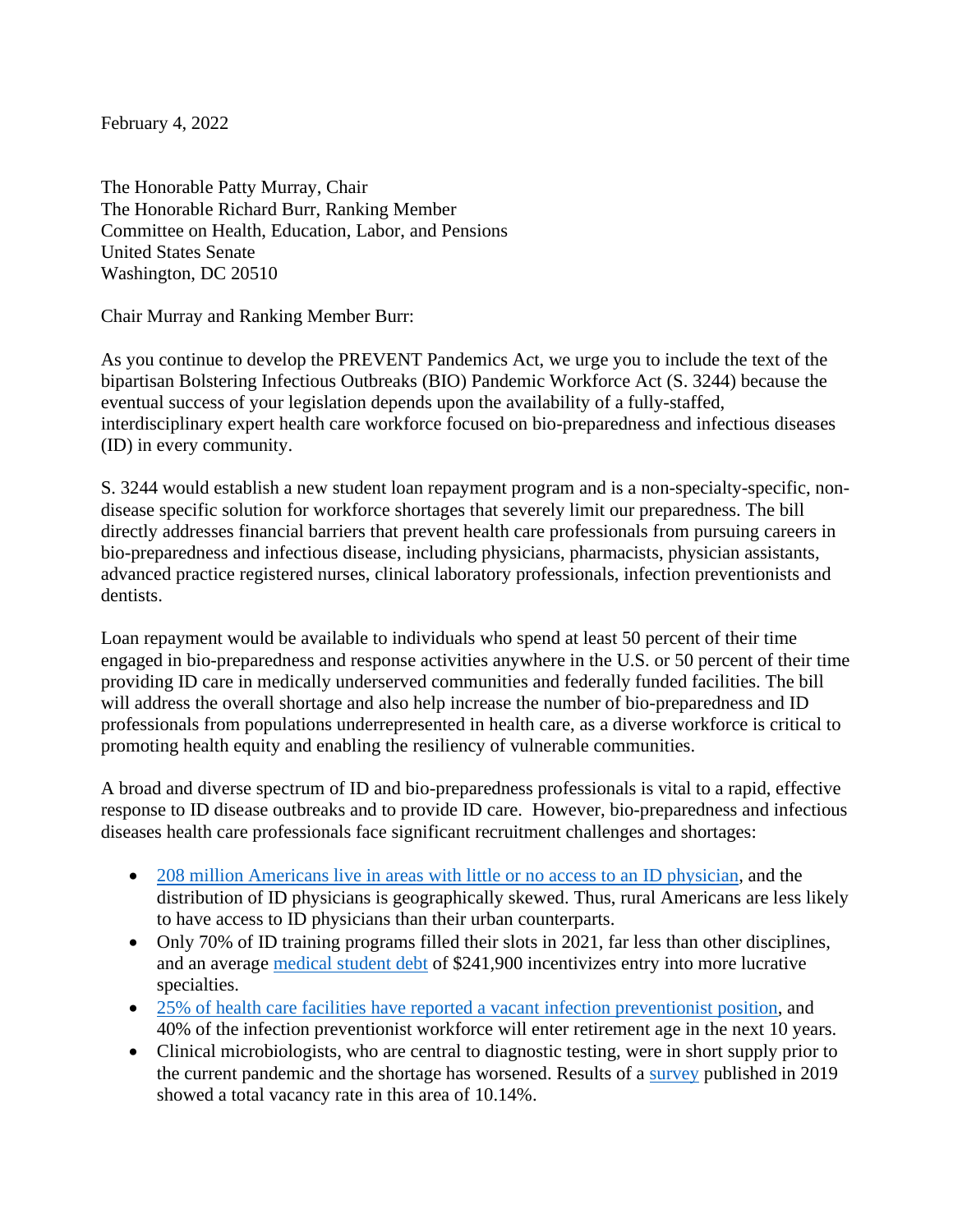Our organizations urge you to include the bipartisan BIO Preparedness Workforce Act in the PREVENT Pandemics Act and we look forward to collaborating with you on this vital issue.

Thank you for your leadership on this critically important issue.

Sincerely,

African American Health Alliance AIDS Foundation Chicago American Academy of HIV Medicine American Association for the Study of Liver Diseases American Dental Association American Medical Association American Pharmacy Cooperative, Inc. American Society for Microbiology Association for Professionals in Infection Control and Epidemiology CAEAR Coalition California Medical Association CenterLink: The Community of LGBT Centers HealthHIV HIV Dental Alliance HIV Medicine Association Hope House of St. Croix Valley Infectious Diseases Association of California Infectious Diseases Society of America Infectious Diseases Society of Ohio John Snow, Inc. (JSI) Johns Hopkins Center for Health Security Johns Hopkins School of Nursing Johns Hopkins University Johns Hopkins University School of Medicine Massachusetts Infectious Diseases Society Massachusetts Medical Society NASTAD National Coalition for LGBTQ Health National Hispanic Medical Association National Medical Association National Rural Health Association National Working Positive Coalition Pediatric Infectious Diseases Society Peggy Lillis Foundation Physician Assistant Education Association Ryan White Medical Providers Coalition Sepsis Alliance SisterLove, Inc. Society for Healthcare Epidemiology of America